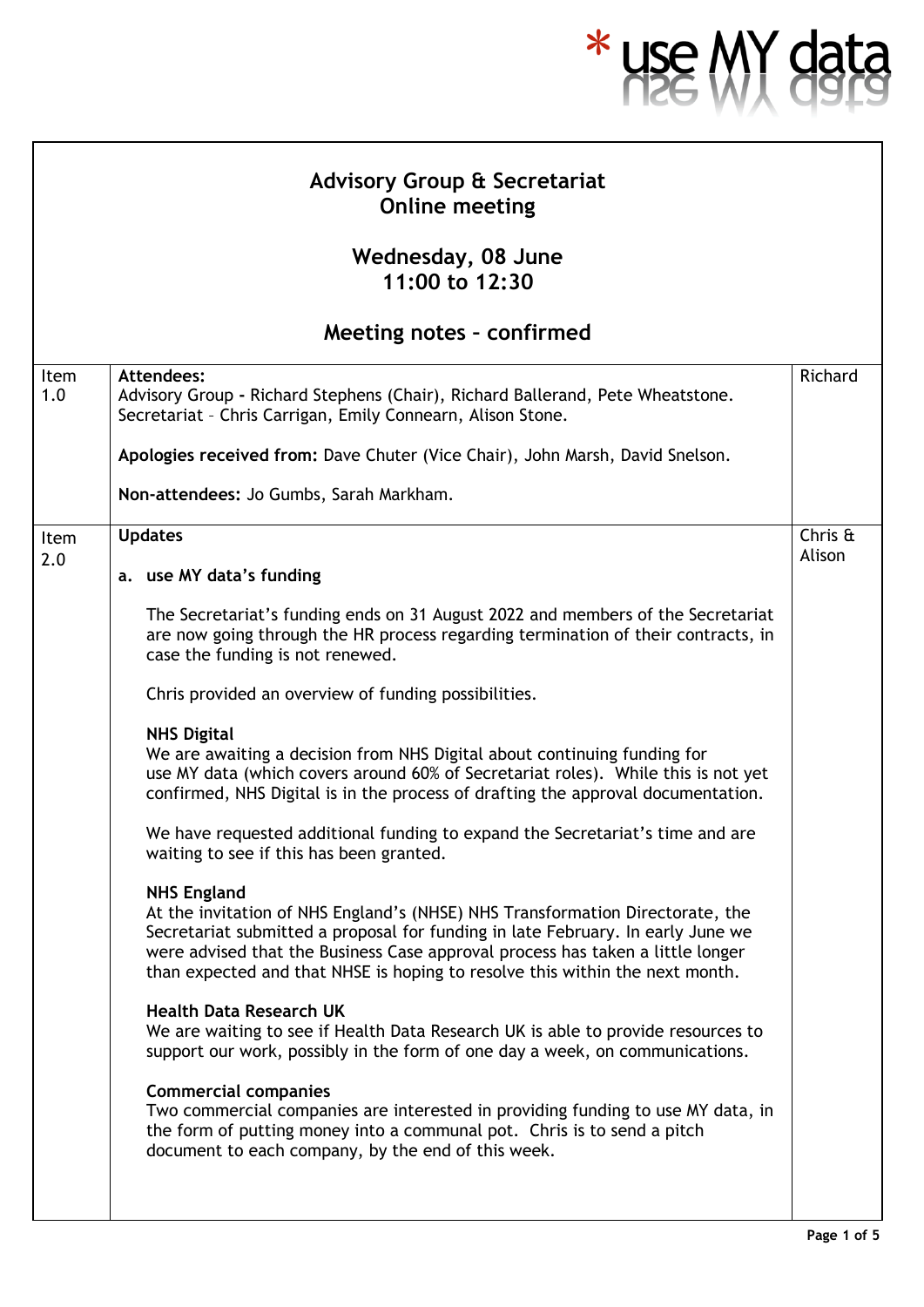|             | b. Discussions with national organisations                                                                                                                                                                                                                                                                                                                                                                                                                                                                                                                                                                                                                                                                                                                                                                                                                                                        |        |
|-------------|---------------------------------------------------------------------------------------------------------------------------------------------------------------------------------------------------------------------------------------------------------------------------------------------------------------------------------------------------------------------------------------------------------------------------------------------------------------------------------------------------------------------------------------------------------------------------------------------------------------------------------------------------------------------------------------------------------------------------------------------------------------------------------------------------------------------------------------------------------------------------------------------------|--------|
|             |                                                                                                                                                                                                                                                                                                                                                                                                                                                                                                                                                                                                                                                                                                                                                                                                                                                                                                   |        |
|             | Alison gave a brief update on recent discussions with national organisations.                                                                                                                                                                                                                                                                                                                                                                                                                                                                                                                                                                                                                                                                                                                                                                                                                     |        |
|             | The Association of the British Pharmaceutical Industry<br>The Association of the British Pharmaceutical Industry (ABPI) approached<br>use MY data to discuss the possibility of engagement work and this is in the<br>process of being set up, following discussions with the Advisory Group and receipt<br>of a draft Terms of Reference. The nature of the work will be for the Advisory<br>Group to be an independent ideas testbed for the ABPI, providing confidential<br>feedback. We have suggested a provisional start date of 01 July 2022.                                                                                                                                                                                                                                                                                                                                              |        |
|             | <b>Health Data Research UK</b><br>Health Data Research UK had previously asked if use MY data would consider a<br>role as a central library of resources for patient data information. This is on hold<br>for now, as another national body is also considering producing a library. Further<br>information is awaited from HDR UK.                                                                                                                                                                                                                                                                                                                                                                                                                                                                                                                                                               |        |
|             | <b>NHS England</b><br>NHS England (NHSE) has invited use MY data to join a new steering group - Citizen<br>Access Senior Responsible Officer (SRO) Steering Group. The invitation follows our<br>previous work on patient access to patient records, with NHSX and now NHSE.<br>Exploratory work is underway prior to us joining the group, including awaiting the<br>Terms of Reference.                                                                                                                                                                                                                                                                                                                                                                                                                                                                                                         |        |
|             | c. Summary of advice<br>If we are entering into arrangements with commercial companies,<br>transparency is key for both parties and it will be essential to declare any<br>arrangements.<br>It is important that when entering into discussions and arrangements with<br>external organisations on behalf of use MY data, the Secretariat follows a<br>defined set of standards (e.g. emphasising our independence, highlighting the<br>need for transparency, asking about reimbursement).<br>A broad range of funding contributors would bring more balance.<br>$\blacksquare$<br>We need a contingency plan in case funds are not forthcoming<br>Sense About Science has multiple funders and could be a useful model for us.<br>Multiple funders could lead us to becoming a constituted independent charity<br>and, in turn, this could make it easier for organisations to provide funding. |        |
| Item<br>3.0 | How does use MY data further develop its work as the trusted patient voice on the<br>use of patient data?                                                                                                                                                                                                                                                                                                                                                                                                                                                                                                                                                                                                                                                                                                                                                                                         | Alison |
|             | a. Updated plan from the Secretariat, which includes Advisory Group expansion<br>plan, for Advisory Group consideration                                                                                                                                                                                                                                                                                                                                                                                                                                                                                                                                                                                                                                                                                                                                                                           |        |
|             | Alison presented the updated plan for the Advisory Group's consideration.<br>Acknowledging the merits of the document and that it has helped to evolve<br>thinking, the consensus was that it read more as a manifesto than a defined plan,<br>and a reworked and more structured document would be useful (or an alternative<br>document using extracted information to create a defined plan). Ideally this will<br>be ready for the September Advisory Group meeting.                                                                                                                                                                                                                                                                                                                                                                                                                          |        |
|             | Ahead of revising the document, Alison requested clarification from the Advisory<br>Group on what they would like to see in the next version. Members will provide<br>advice on how best to revise this.                                                                                                                                                                                                                                                                                                                                                                                                                                                                                                                                                                                                                                                                                          |        |
|             | The timing of expanding the Advisory Group was discussed. We need to expand<br>the number of use MY data Members, alongside the next stages of the Trusted                                                                                                                                                                                                                                                                                                                                                                                                                                                                                                                                                                                                                                                                                                                                        |        |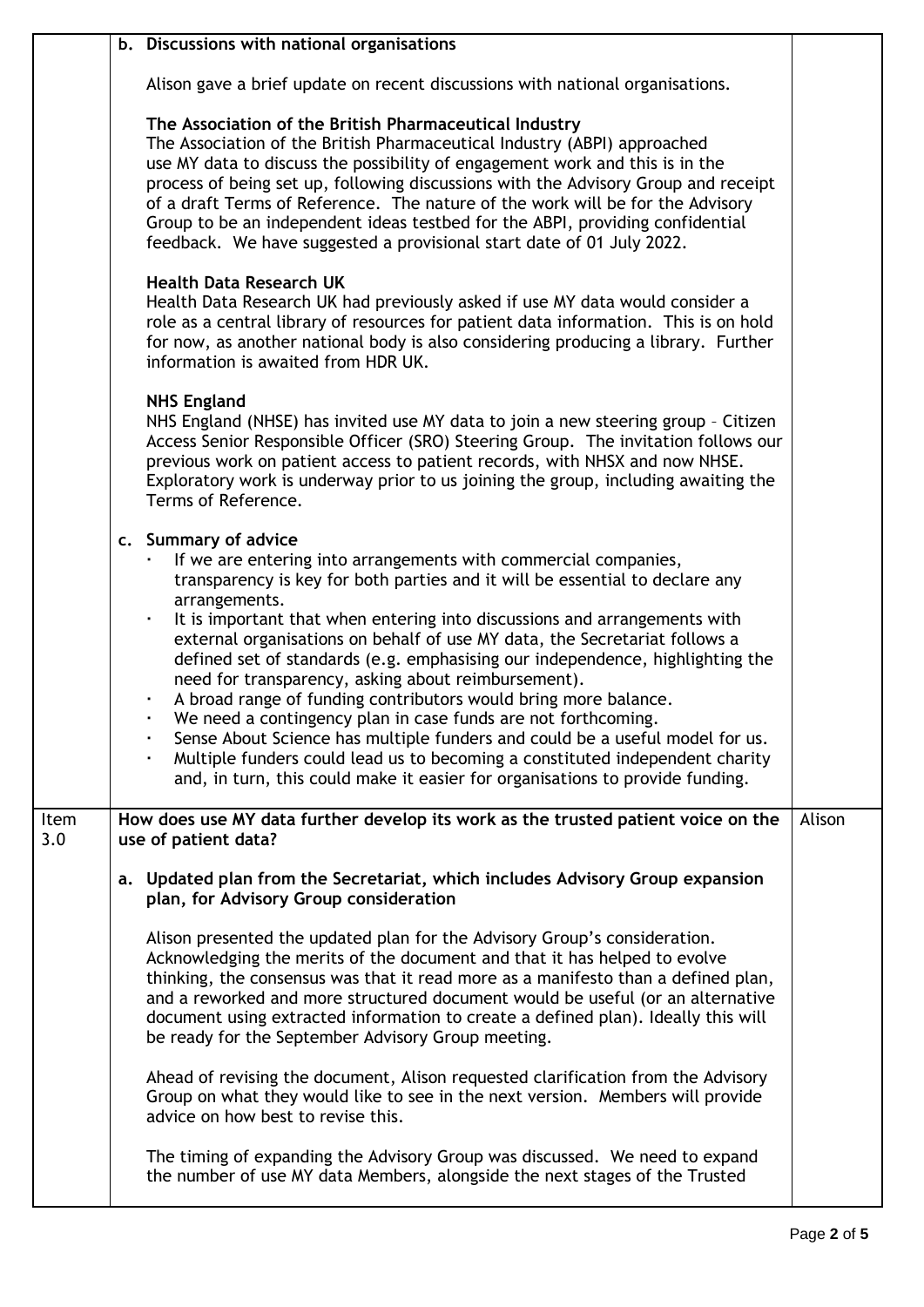|      | Patient Voice work and, in view of this, Advisory Group Members felt it would be<br>best to begin the expansion recruitment after our September meeting. Alison<br>highlighted that a use MY data Member has proactively expressed interest in<br>joining the Group.<br>b. Summary of advice<br>Either revise or produce an alternative Trusted Patient Voice document, to<br>create a more structured plan, ready for the September meeting.<br>Advisory Group expansion should take place after the September meeting and<br>$\blacksquare$<br>the next stage of the Trusted Patient Voice work.<br>Invite the use MY data Member who is keen to join the Advisory Group to do so<br>$\blacksquare$<br>and align this with the September meeting. (If the Member feels keen to join<br>sooner, recognising there will be less Advisory Group support at this stage, this<br>can be considered too.) Update the Advisory Group as a whole about the<br>potential new Member. |       |
|------|-------------------------------------------------------------------------------------------------------------------------------------------------------------------------------------------------------------------------------------------------------------------------------------------------------------------------------------------------------------------------------------------------------------------------------------------------------------------------------------------------------------------------------------------------------------------------------------------------------------------------------------------------------------------------------------------------------------------------------------------------------------------------------------------------------------------------------------------------------------------------------------------------------------------------------------------------------------------------------|-------|
| Item | Webinars & educational sessions                                                                                                                                                                                                                                                                                                                                                                                                                                                                                                                                                                                                                                                                                                                                                                                                                                                                                                                                               | Emily |
| 4.0  | a. Webinar updates June to December 2022 - for Advisory Group consideration<br>Emily confirmed that the webinar originally pencilled in for June 'Does the NHS<br>sell my data?' will now go ahead in September. A range of speakers are confirmed<br>with one or two more to be signed up, including the chair. Involving a commercial<br>company was discussed, with agreement that this would be a good perspective to<br>bring. Emily flagged her difficulty in ensuring the panel is balanced in terms of<br>gender.<br>Emily sought advice on whether to try and schedule a July webinar, having<br>previously called for topics from the Advisory Group. The consensus was not to<br>have a webinar in July, but instead to concentrate on the planning for the<br>September webinar.<br>A quick discussion took place about whether we could make better use of our                                                                                                   |       |
|      | webinars to recruit new Members, as we usually have delegates who are patients<br>or members of the public but who are not use MY data Members. There was<br>agreement that we should proactively promote the benefits of joining use MY data<br>within our webinars, highlighting the additional benefits that Members receive<br>through their membership.                                                                                                                                                                                                                                                                                                                                                                                                                                                                                                                                                                                                                  |       |
|      | b. Educational sessions - update on the programme<br>Emily gave an overview of the next stages of the programme:<br>June session - This will run on 17 June and will examine why it takes so long<br>for researchers to access the data they need for research<br>July session - There will be a session, with the date and topic to be decided<br>August - No session this month, due to holidays.<br>$\blacksquare$<br>The sessions are a benefit of being a Member of use MY data and we could do                                                                                                                                                                                                                                                                                                                                                                                                                                                                          |       |
|      | more to promote this aspect.                                                                                                                                                                                                                                                                                                                                                                                                                                                                                                                                                                                                                                                                                                                                                                                                                                                                                                                                                  |       |
|      | c. Summary of advice<br>September webinar - Invite a commercial company to speak and bring a<br>perspective of a 'buyer' of the data.<br>July webinar - Do not hold a webinar in July, instead concentrate on planning<br>$\blacksquare$<br>for the September webinar.<br>To aid recruitment of new Members, use our webinars to better effect and<br>$\blacksquare$<br>promote the educational sessions as a benefit of joining.                                                                                                                                                                                                                                                                                                                                                                                                                                                                                                                                             |       |
|      |                                                                                                                                                                                                                                                                                                                                                                                                                                                                                                                                                                                                                                                                                                                                                                                                                                                                                                                                                                               |       |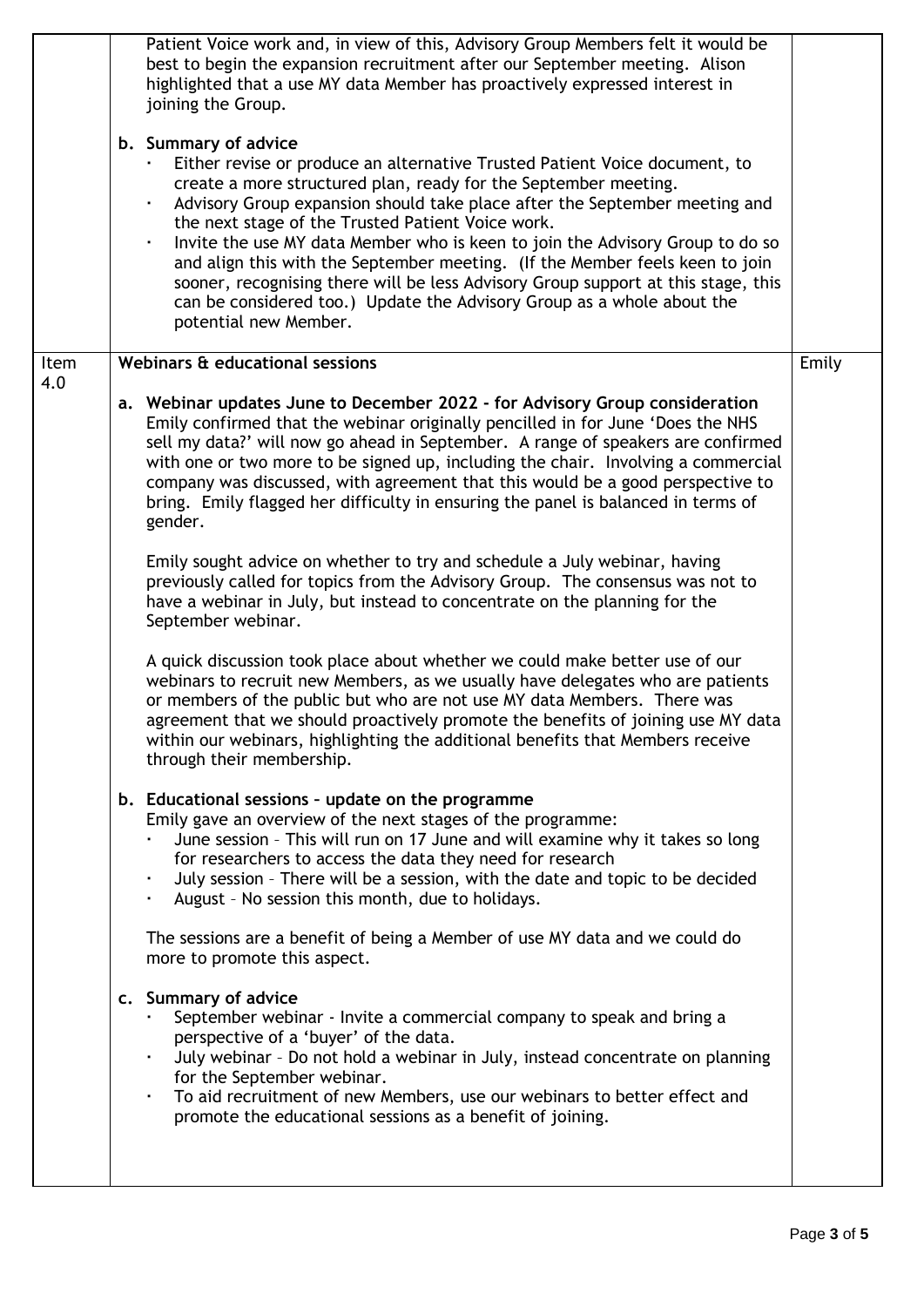| Item<br>5.0 | Format and content of September meeting for the Advisory Group & Secretariat                                                                                                                                                                                                                                                                                                            | Richard<br>& Alison |
|-------------|-----------------------------------------------------------------------------------------------------------------------------------------------------------------------------------------------------------------------------------------------------------------------------------------------------------------------------------------------------------------------------------------|---------------------|
|             | a. September, half-day, London (date TBC): discuss meeting format and content<br>Alison sought clarification on whether the September meeting should be face to<br>face only, or should be a hybrid meeting. Chris confirmed that we will seek to<br>find a venue through an organisation we have connections with and that there are<br>funds to cover Advisory Group travel and time. |                     |
|             | b. Summary of advice<br>The September meeting will work best as a face to face one. However, if<br>people are unable to attend in person, the Secretariat will endeavour to make<br>the best possible arrangements for them to join in and be accommodated on<br>the agenda.<br>Set the date for the September meeting as soon as possible.                                             |                     |
| Item<br>6.0 | Any other business                                                                                                                                                                                                                                                                                                                                                                      | Richard             |
|             | a. Expert Data Adviser role<br>Chris confirmed that after August he intends to stop his DATA-CAN work and focus<br>solely on use MY data. He will self-fund this work.                                                                                                                                                                                                                  |                     |
|             | b. Declarations of interest forms<br>Clarity was sought about the declarations of interest forms for Advisory Group<br>Members, with regard to which information to include. The Secretariat advised<br>that it is best to declare the information that each Member feels is relevant to<br>their role.                                                                                 |                     |

| Record of actions arising from the meeting                                                                                                                                                                                                                                                                                 |                                              |                        |
|----------------------------------------------------------------------------------------------------------------------------------------------------------------------------------------------------------------------------------------------------------------------------------------------------------------------------|----------------------------------------------|------------------------|
| <b>Action</b>                                                                                                                                                                                                                                                                                                              | Responsible for                              | Date to<br>complete by |
| NHS Digital & funding - Seek clarification of the next steps of the<br>process and the timelines.                                                                                                                                                                                                                          | <b>Chris</b>                                 | 10.06.22               |
| HDR UK and funding - Follow-up with HDR UK on their offer of<br>potential resources and funding.                                                                                                                                                                                                                           | <b>Chris</b>                                 | 10.06.22               |
| Commercial companies & funding - Send a pitch to each company                                                                                                                                                                                                                                                              | <b>Chris</b>                                 | 10.06.22               |
| Engagement with Association of the British Pharmaceutical Industry -<br>Send Pete the Secretariat's engagement proposal document.                                                                                                                                                                                          | Alison                                       | 17.06.22               |
| <b>Engagement with external organisations -</b><br>Use the established principles, values and position statements of<br>use MY data to codify our standards for engagement with external<br>organisations. Circulate in time for comment and bring to the<br>September meeting, as part of the foundation for discussions. | <b>Chris</b>                                 | 30.06.22               |
| Ensure the Secretariat is using the defined set of standards when<br>entering into discussions and arrangements with external organisations,<br>on behalf of use MY data.                                                                                                                                                  | Alison                                       | 30.06.22               |
| Trusted Patient Voice - Advisory Group Members to review the<br>document & provide Alison with advice on how best to either revise it<br>or create a part 2.                                                                                                                                                               | Pete<br><b>Richard B</b><br><b>Richard S</b> | 10.07.22               |